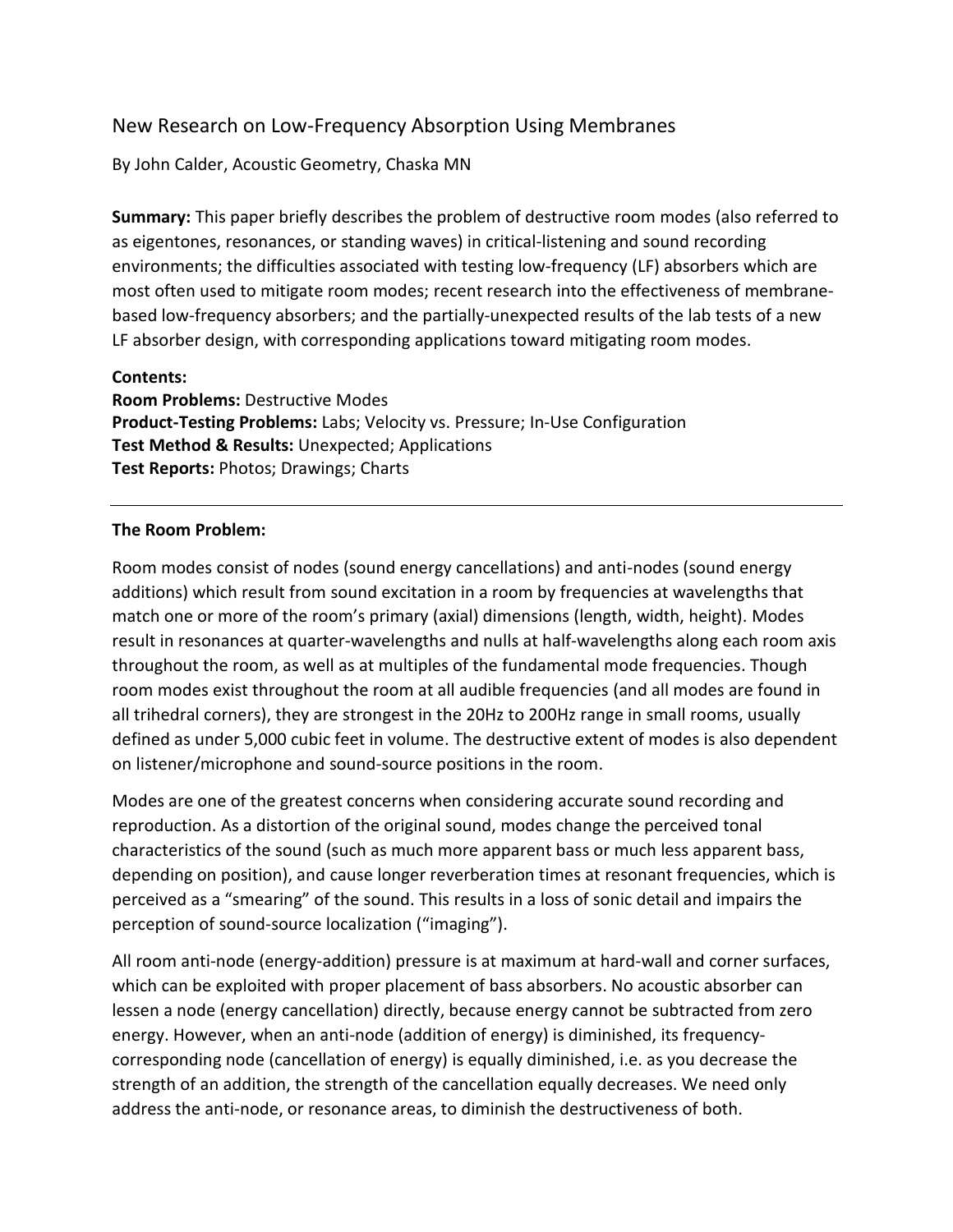Low-frequency (LF) absorbers, often called "bass traps" or "bass absorbers", are used to mitigate modes in professional and consumer audio rooms, and are also used for industrial and commercial workplace low-frequency noise reduction. LF absorbers are typically rated in effectiveness for frequencies under 200Hz, which is the approximate frequency below which most small rooms become pressure-responsive (the "room crossover"), rather than velocityresponsive, because one or more of the dimensions of the room are shorter than the longest wavelengths to be propagated in the room.

# **The Product-Testing Problem:**

Sound absorbers are used to reduce sound energy (echo and reverberation) in rooms. To ensure the effectiveness of absorber products, they are tested in laboratories using reverberant (diffuse) chambers per ASTM standard C423-09a (excerpt from Section 1.1: "This test method covers the measurement of sound absorption in a reverberation room by measuring decay rate."). This standard requires reporting on the absorption amount, in sabins\* and Absorption Coefficient (a derivative of sabins and absorber surface area), from 125Hz to 4KHz, and stipulates that test results below and above those frequency requirements may also be reported when measured per C423-09a.

Nearly all independent testing laboratories have reverberant chambers of under 300 cubic meters in volume, which is large enough to measure accurate results above 160Hz but not below. This is not a problem when measuring the effectiveness of absorbers meant to work above 160Hz. However, it is a very important issue when products designed to absorb below 160Hz are to be accurately tested for effectiveness. While test methodologies exist for in-situ testing (measuring in non-calibrated non-test-lab room situations), they are not repeatable elsewhere, and are therefore not useful for accurate effectiveness comparison purposes.

Fortunately, for product designers – and consumers - there is one test lab which is large enough, at 738 cubic meters, to be accurate for measuring absorption down to 40Hz: NWAA Labs, in Elma, WA. This facility, containing the two largest independent reverberant test chambers in the world (situated in a never-online former nuclear power plant), is run by former NASA scientist Ron Sauro, who has authored many professional studies and papers on acoustical testing and research. (Full disclosure: he agreed to check this paper for accuracy.)

Sound-absorber products fall into four broad categories: the most common is frictional absorbers, which are primarily fiber- or foam-based (including glass, cotton, mineral, etc.), diaphragmatic absorbers, which are primarily membrane-based (including mass-loaded vinyl and other thin, flexible materials), resonator absorbers (such as Helmholtz chambers), and a newly-discovered category, diffractive absorbers. All four absorber categories reduce reflected sound energy by turning a portion of it into heat energy.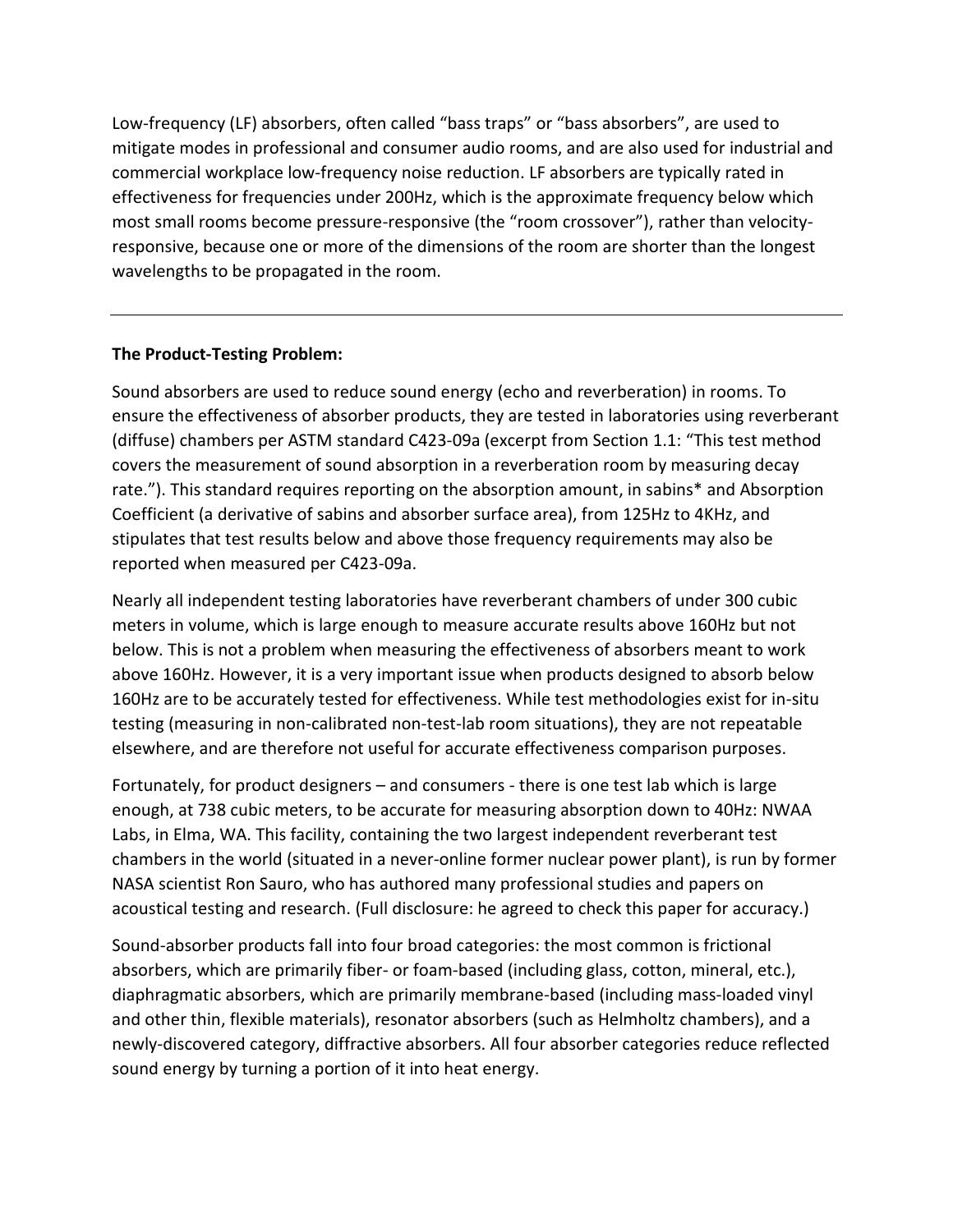Frictional absorbers (fiber and foam) act on sound *velocity* in air, which is approximately 1130 feet-per-second (fps), using the friction caused by the large available surface area ratios (relative to product working surface area, up to approx. 50-to-1). Diaphragmatic (membrane) absorbers act on sound *pressure*, which is maximum at wall, ceiling, and floor surfaces, especially in corners. Sound has a velocity at hard reflective surfaces of zero feet-per-second, and this is the primary reason fiber- and foam-based absorbers work less effectively than properly-designed membrane absorbers to reduce low-frequency energy under 200Hz.

Therefore, a very large amount of fiber or foam – both in volume and depth – is needed to absorb low frequency energy, on the order of many cubic meters. However, for membrane absorbers, the differing impedances on either side of an enclosed membrane (free air vs. enclosed-volume air) allow it to react in response to LF energy by displacing; this displacement reduces some of the sound energy at lower frequencies and results in more efficient energy absorption - by frequency and volume of materials used (and room space taken up) - than is possible with fiber- or foam-based absorbers.

In addition to the size of the test lab and the category of absorber, another consideration in laboratory testing of low-frequency absorbers is their intended-use mounting or deployment configuration. While many absorber products can be tested per ASTM E-795 standard mounting practices (e.g. "A-Mount": products mounted flat on a wall or floor surface), products with lessfrequently utilized test mounts are also included in the E-795 standard (e.g. "J-Mount"). This allows absorbers – especially low-frequency units, for which test results are more susceptible to room placement variations - to be tested where they are designed to be used in real room situations while still inside the calibrated test laboratory. This is a more accurate measurement method, leading to more relevant conclusions from the test results, especially for end-users.

**\*Sabin**: The "sabin" is defined as a unit of sound absorption. Sabins could be calculated with either imperial or metric units. In theory, one square foot of open window is one imperial sabin; one square meter of open window is one metric sabin. The unit is named in honor of Wallace Clement Sabine.

### **Test Method & Results:**

Based on the results of earlier testing done on the MLV (mass-loaded vinyl) membrane absorbers built into the back of each Curve Diffusor™ (see photos and charts below), the CornerSorber™ was designed as a dedicated LF absorber for different frequency bands to compliment the Curve Diffusor's LF absorption capabilities. The design goal was to use different membrane densities to offer different effective frequency ranges for the same LF absorber enclosure, making them easily changeable in manufacturing to target desired room mode ranges. The design assumption was that, based on a theory of membrane density-dependent resonances, the various membrane/enclosure combinations would yield different center frequencies and ranges of frequencies absorbed.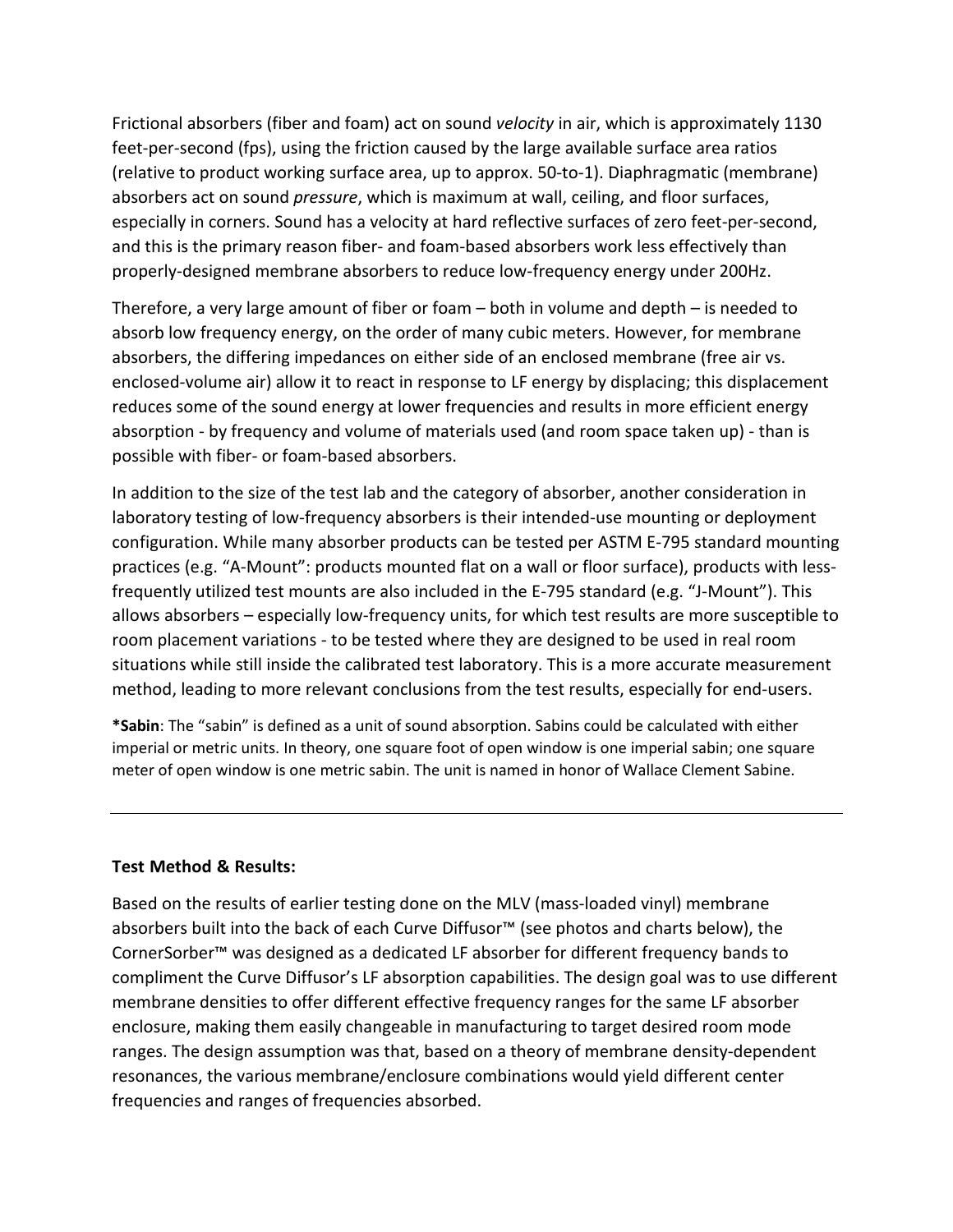To test the effects of different densities of membranes, 18 beveled enclosures (see photos below) were built with slide-in membrane-frame retainers, which accepted MLV carrier frames holding different sets of densities, with 18 frames per density. The three densities tested were one pound per-square-foot (1# PSF), one-half pound (½# PSF), and one-quarter pound (¼# PSF), contained in frames which were simply "swapped-out" prior to each test run.

The number of test enclosures (18) was dictated by the minimum surface area (120 square feet or more) needed to obtain accurate results in NWAA's large main chamber. The design goal of the three-bevel-sided enclosures was to place a pair of membranes at a 90-degree angle as closely as possible to - and in parallel with - the corner surfaces, either vertically or horizontally. The volume of each enclosure and its internal damping (cotton-fiber absorbent material) did not change, and therefore changing the membrane density – again, based on resonance theory assumptions – should have yielded different results for each of the tests we ran. It did not.

Another assumption – also based on actual data from the Curve Diffusor tests - was that the most effective distance from the corner wall surfaces for the new product's membranes would be the same as for the Curves: one inch from the wall surface, parallel to the wall. And again, this assumption was not correct for this design.

When the test results were examined and compared (a total of ten full tests were run), many of the outcomes were different from predicted results, which were based on our understanding of various resonance theories and subsequent logical assumptions, in these areas:

- The absorption ranges and center frequencies, as well as the effectiveness ( $\degree$ Q $\degree$ ) of the low-frequency absorbers, did not change significantly with changes in membrane densities (excepting the 1# density membranes, which showed less efficiency at the center frequency);
- The most effective distance from the wall for the membranes of the new design (CornerSorbers set three inches from the wall surfaces in parallel) was not the same as for the earlier-tested design (Curve Diffusors mounted one inch from the wall surface in parallel);
- The absorption profiles of the new designs in "semi-free space" (more than one meter from any wall) was approximately an octave higher in range and center frequency than when in the "pressure zone" or close-coupled in parallel with the wall surface;
- When the enclosures were reversed in membrane orientation with their backs against the wall surfaces in the corners and the membranes facing into the chamber – the results were also higher in range and center frequency than expected.

Additionally, we were testing our design assumption that the most effective and efficient location for the membrane absorbers would be closely-coupled to and in parallel with wall surfaces in room corners, placed on the floor. This design assumption proved to be accurate.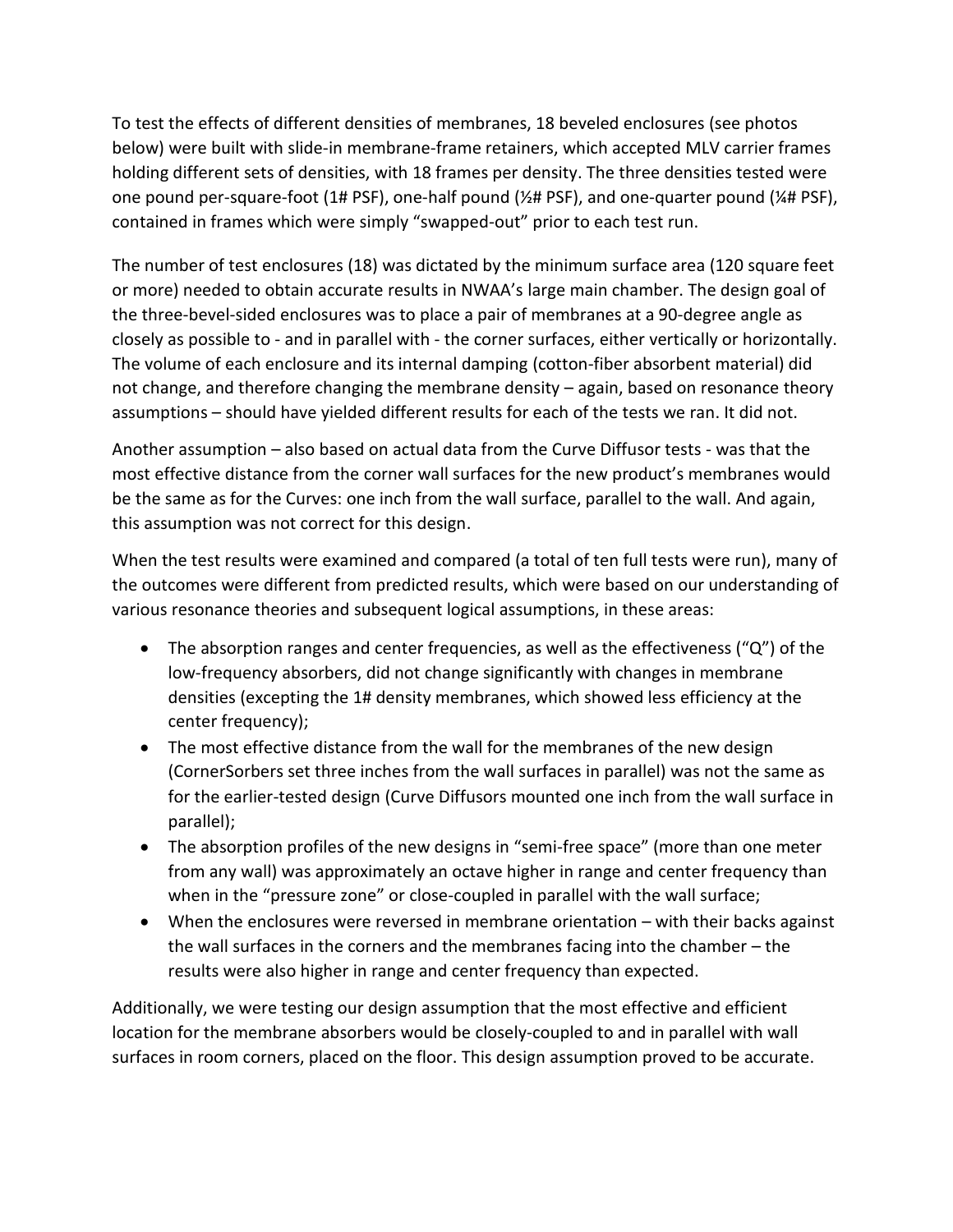To summarize our test results: Some of the design assumptions we made, based on our understanding of how low-frequency diaphragm absorbers work in rooms, were incorrect, and caused us to re-think how we designed and specified the final product. The type of absorber, and its location and orientation in a room, are all highly critical to LF absorber effectiveness.

This set of tests proves the value of actual laboratory testing: if we had released these LF absorber products to the public without accurate testing - guided only by intuition, experience, broad theory-based assumptions, impedance-tube testing, interpolation, or other *approximations* of product effectiveness in real-world, in-use configurations - our claims of product absorption ranges and efficiencies would have been wrong. This cannot be overstated: *without standardized laboratory absorption testing in a lab capable of accurately testing absorption down to 40Hz, we would not be able to state conclusively that our low-frequency absorber products perform as we claim*. We believe this holds true across product categories.

# **Applications:**

The Acoustic Bass Management™ (ABM) System consists of the newly-released CornerSorber™, a unique close-corner-located MLV membrane bass absorber, and the Curve Diffusor™, containing a built-in MLV membrane bass absorber. The two products, used in combination, have been shown in separate tests at NWAA Labs – under real-use mounting conditions - to effectively absorb low frequencies from 45Hz to over 200Hz. Sound is only pressure at boundaries, not velocity; ABM System absorbers are pressure-based, and are the most efficient and effective way to mitigate boundary-created room modes.

The dimensional equivalents for room-mode frequency (wavelength) absorption ranges for each product are (approx.): 5.5 to 14 feet (200- 80Hz) for CornerSorbers, and 14-25 feet (80- 45Hz) for Curve Diffusors.



Photo: Membrane views of the Curve Diffusor (top) and two CornerSorbers (corner configuration, bottom)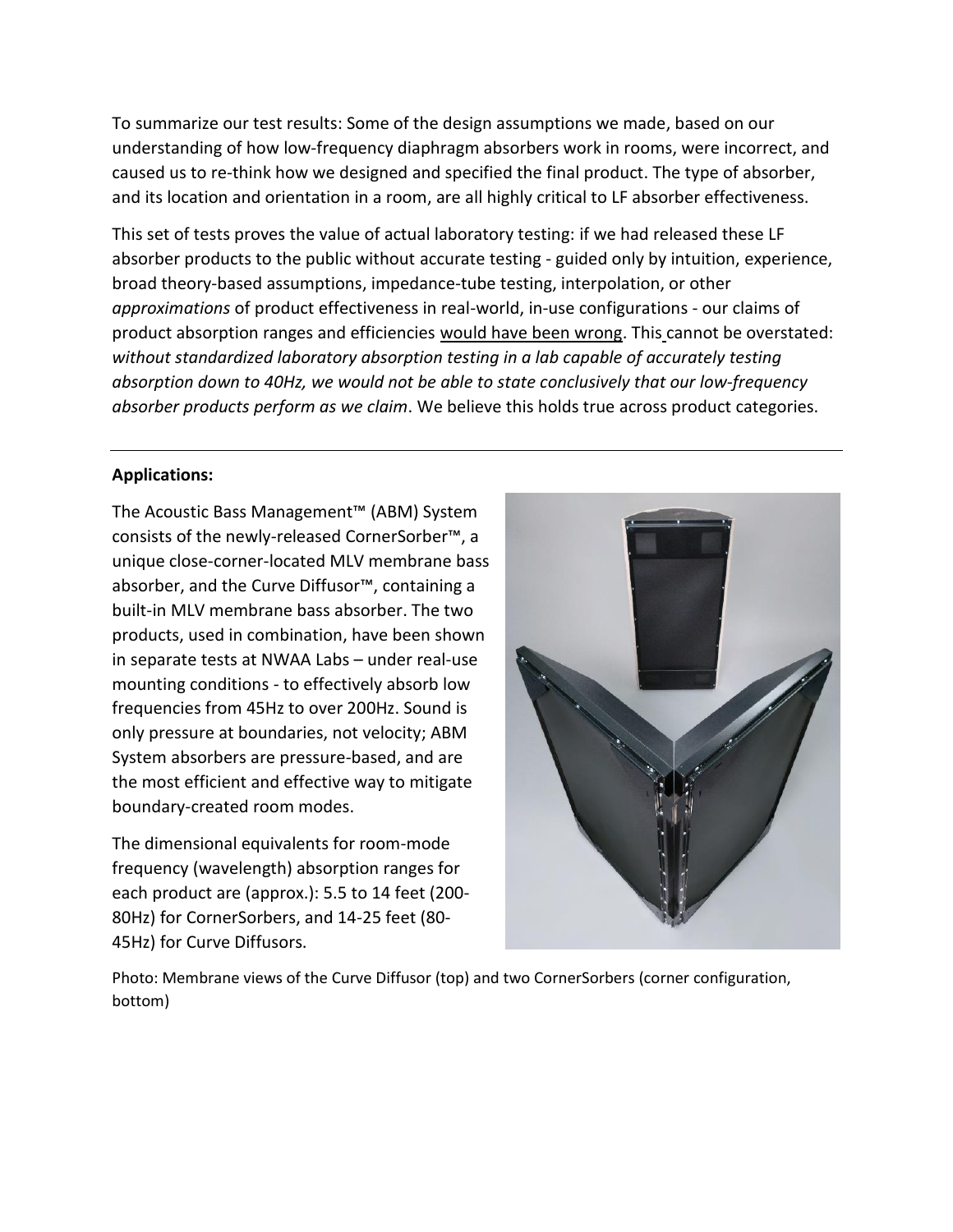CornerSorbers have an approximately 3-to-1 efficiency ratio to Curve Diffusors - they are dedicated LF absorbers, whereas Curves are also highly-effective phase-coherent cylindrical (constant-radius) diffusors. We recommend a minimum of six Curves and two CornerSorbers per room, depending on room size and geometry, and room diffusion



requirements. Visit our website [\(www.AcousticGeometry.com\)](http://www.acousticgeometry.com/) for the Curve Diffusor and CornerSorber low-frequency absorption Test Reports (per ASTM C423-09a). Our YouTube Channel is also a resource for acoustical information: [www.YouTube.com/AcousticGeometry.](http://www.youtube.com/AcousticGeometry)

### **Test Reports:**

Acoustic Geometry tested both the Curve Diffusor and the CornerSorber for low-frequency absorption per ASTM C423-09a protocol at NWAA Labs in Elma, WA. Curve Diffusors were tested on 18 August, 2015; CornerSorbers tested on 8 September, 2016. NWAA Labs has the world's largest absorption test chamber (approx. 42' x 35' x 17', 26,000 cubic feet or 738 cubic meter volume), which can accurately test with better than 95% precision and bias (variation) down to 40Hz. The tests were conducted with the test units mounted as they would be in realuse configurations. Curves were mounted on the test wall (A-Mount) with standard Z-Clips, with 21 units covering 120 square feet, the NWAA Labs standard minimum test-sample area (both Medium and Small Curves with an equivalent membrane area of 19 Medium Curves). CornerSorbers were set on the floor (J-Mount), oriented horizontally in close-corner configuration, with 18 units covering 126 square feet (overage accounted for in calculations), grouped six units per corner, in three of the test chamber's corners.

The following photos show the low-frequency absorption test mountings and arrays for the Curve Diffusors and the CornerSorbers.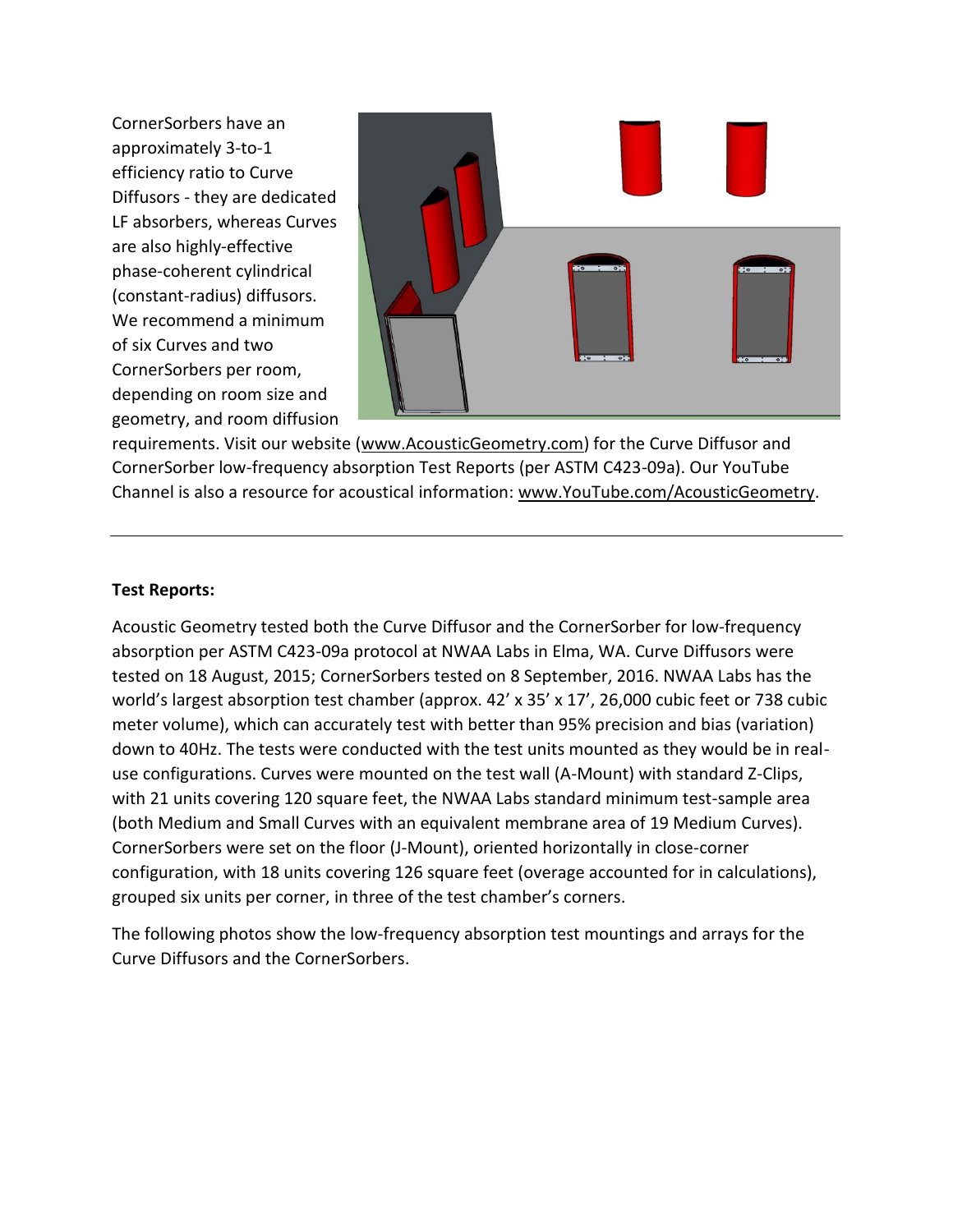Photos: Curve Diffusor Low-Frequency Absorption test, NWAA Labs, 18 August 2015



Photos: CornerSorber Low-Frequency Absorption test, NWAA Labs, 8 September 2016



The following absorption charts are in sabins, which are the actual measured units of sound absorption (as opposed to less-reliable Absorption Coefficients) with suggested combinations of Curves and CornerSorbers, and separate Curve and CornerSorber test results for the units shown in the combination chart. The Combination chart utilizes single-unit sabin amounts